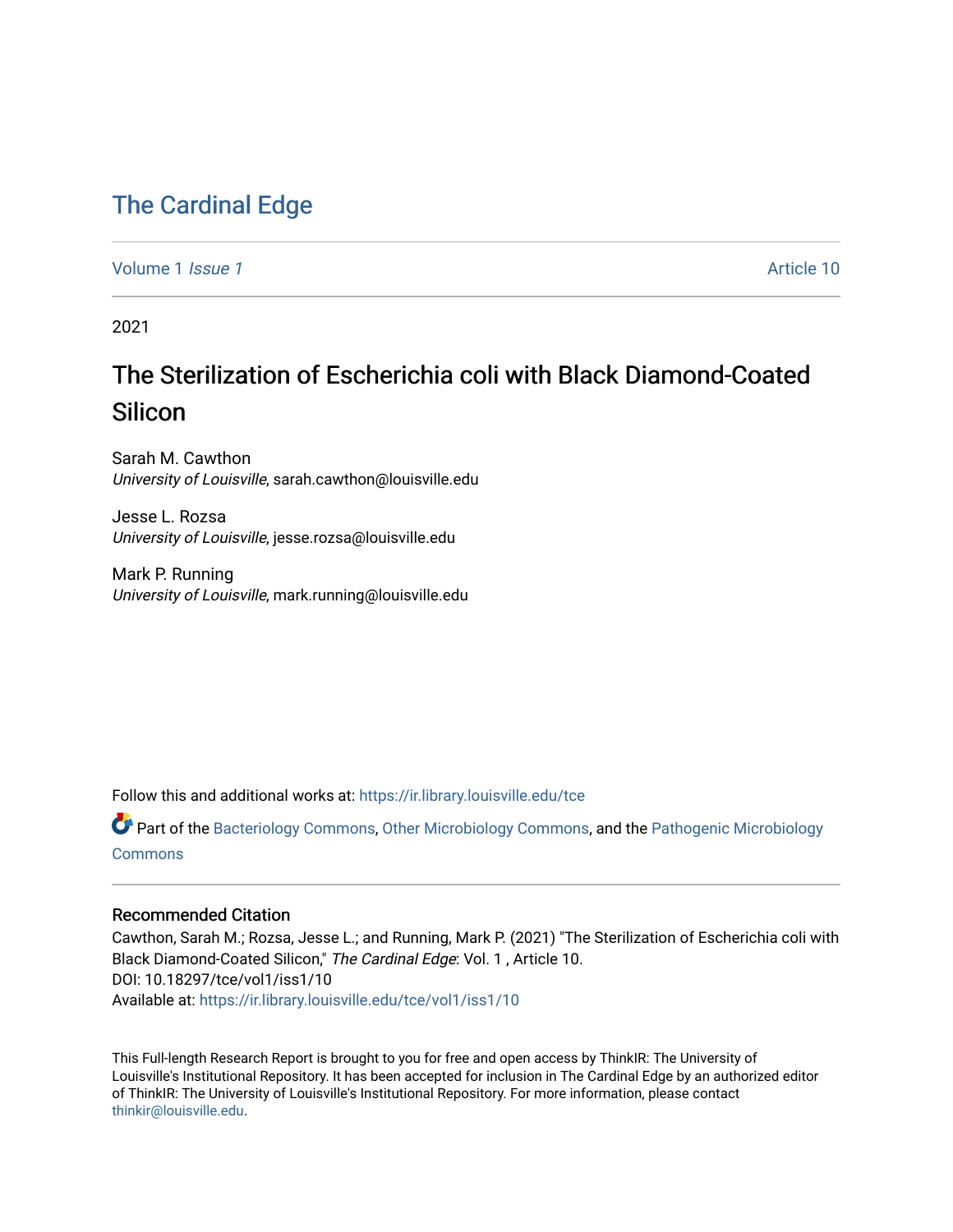### The Sterilization of Escherichia coli with Black Diamond-Coated Silicon

#### Cover Page Footnote

This material is based upon work supported by the National Science Foundation under Cooperative Agreement No. 1849213.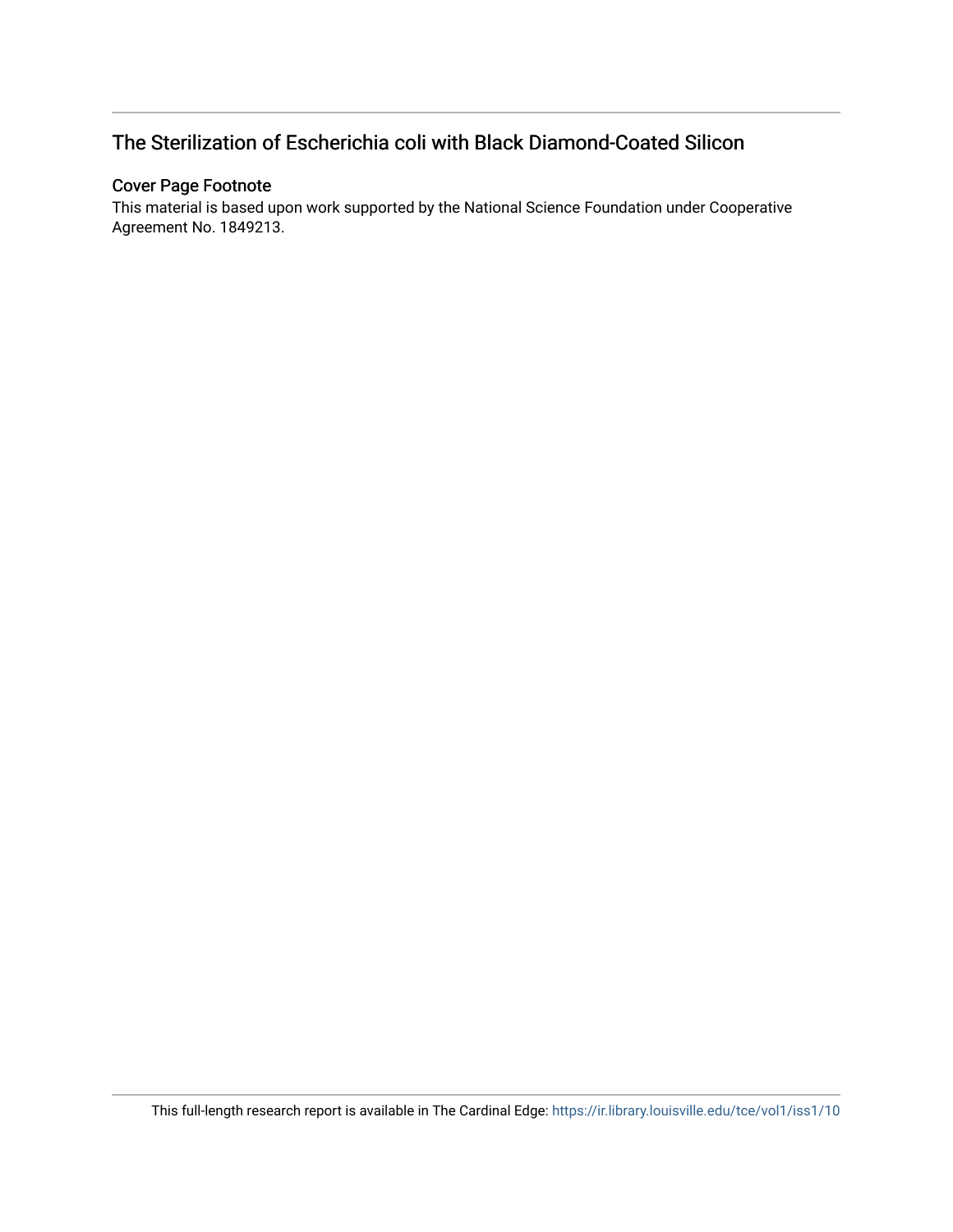# **The Sterilization of Escherichia coli with Black Diamond-Coated Silicon**

Sarah Cawthon<sup>1</sup>, Jesse Rozsa<sup>1</sup>, Mark Running<sup>1</sup>  $<sup>1</sup>$  The University of Louisville, Louisville, KY, USA</sup>

#### **ABSTRACT**

In order to combat increasing levels of antimicrobial resistance, new antimicrobials are needed to successfully kill microbes. Silicon coated in black diamond is a material that is hypothesized to have antimicrobial properties. To test this hypothesis, Escherichia coli cells were placed on different black diamond-coated silicon surfaces and allowed to rest on each surface for 15 minutes, 30 minutes, and 1 hour. Cells were collected, and growth was assessed by counting colonies on plates or spectrophotometry growth curves. The results of this study indicated that the experimental samples have some antimicrobial or growth inhibition properties, but they may not be to the extent as hypothesized. Errors in the harvesting method were likely present, and the experimental technique is currently being modified to collect the maximum number of cells for growth assessment.

**KEYWORDS***:* sterilization, black diamond, antimicrobial, antibacterial

#### **INTRODUCTION**

The development of new antimicrobial surfaces has the potential to reduce infectious outbreaks. As antimicrobial resistance continues to be an ongoing problem in preventing and treating diseases, the demand is increasing for new materials to effectively kill microbes. Transmission of infections can be reduced or even eliminated by coating commonly touched surfaces with these new materials (Tiller et al., 2001). Metallic copper has been the "gold standard" antimicrobial surface by killing microbes within minutes of contact through the membrane-damaging build-up of copper ions (Santo et al., 2011). However, copper is expensive to produce and has been shown to corrode upon contact with water (Szakalos et al., 2007).

Faculty of the University of Louisville Speed School of Engineering have developed a cheap and easy-to-produce material that may overcome this problem. This material is solid silicon coated in solid matte black diamond and is hypothesized to have antimicrobial properties. The nanostructured black-diamond coating was shown to kill bacteria by disrupting the cell membrane in a similar study (Hazell et al., 2018). Seven samples of black diamond-coated silicon were provided and tested for antimicrobial characteristics in this experiment using the model organism *Escherichia coli* (*E. coli*). There were no differences in the structures of the black diamond-coated samples. *E. coli* was used in this experiment because of its short generation time and few nutritional requirements (Taj et al., 2014). However, the results of this experiment may only be applicable to other gram-negative bacterial

species because the mechanism of the surfaces' antimicrobial properties may be dependent on cell wall characteristics and organism motility (Hazell et al., 2018).

#### **METHODS AND MATERIALS**

Two different methods were utilized in this experiment. For the first method, one milliliter (mL) of stock *E. coli* strain DH5- $\alpha$  was inoculated in 20 mL of LB growth medium and incubated at  $37^{\circ}$ C for 24 hours with shaking to allow for sufficient growth. Five sample surfaces were tested in this experiment: copper, polyethylene, base silicon, sample 10, and sample 11. Copper was used as the positive control and polyethylene was the negative control because it has no known antimicrobial properties. Samples 10 and 11 were the experimental samples of diamond-coated silicon. Each sample was sterilized with 10% *v/v* bleach solution for ten seconds and rinsed with 1 mL of autoclaved deionized water three consecutive times. Each sample chip was gently dried with a Kimwipe. Sample test tubes were prepared with 0.5 mL of pure LB media in each. 5 µL directly from the *E. coli* culture were pipetted and spread on the surface of each sample chip. The *E. coli* was allowed to dry on each surface for 30 minutes. After 30 minutes, 1 mL of pure LB media was placed on each sample chip in the location of the *E. coli* cells and allowed to rest on the surface for 30 seconds. A pipette was used to collect the cells and the 1 mL of the LB media from each surface, and each sample was deposited in its respective test tube. With the addition of the 1 mL of LB media containing *E. coli* cells to the tubes with the initial 0.5 mL of pure LB media, a total of 1.5 mL of solution were in each test tube after collection.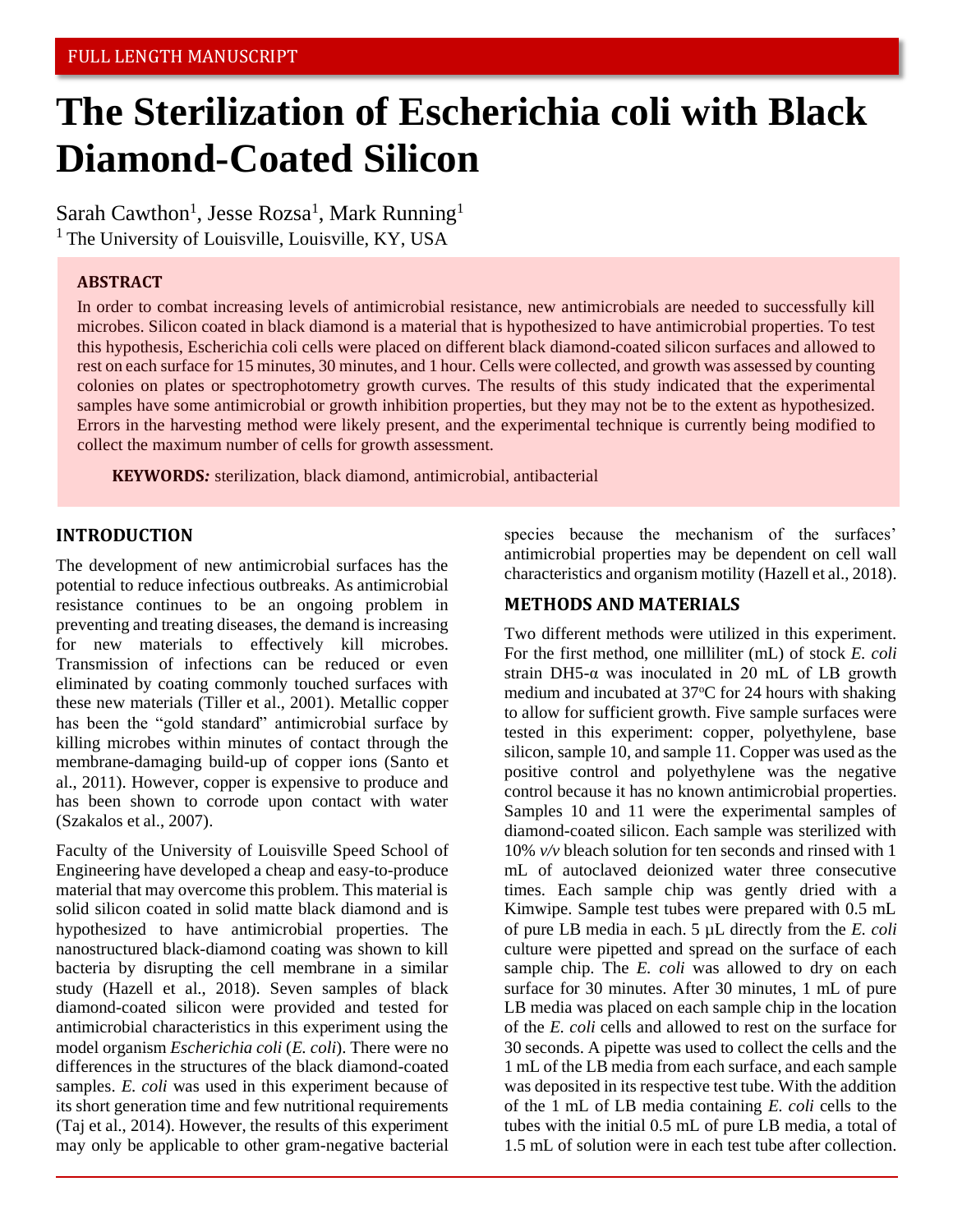Cells from each treatment were successfully transferred to the sample tubes, however, it was possible that the harvesting technique may have resulted in a minimal loss in the number of cells during the transfer from the surfaces to the test tubes.

A 1/10 dilution was completed by adding 0.1 mL of each sample into 0.9 mL of LB media. A 1/100 serial dilution was completed by pipetting 0.1 mL of each sample from the 1/10 dilution and adding it to a test tube that contained 0.9 mL.

Growth was assessed via viable cell plate counts. LB agar plates were prepared 24 hours prior to experimentation. In triplicate, 0.1 mL of each undiluted, 1/10 diluted, and 1/100 diluted sample were plated and spread onto the agar medium using an L-spreader. Pure *E. coli* strain DH5-α from the stock solution and its respective dilutions were plated for comparison. An *E. coli* control, which consisted of 5 µL of stock *E. coli* strain DH5-α added to 1.5mL of LB, was also plated with its respective dilutions to simulate what growth should look like if a surface did not kill any cells. Plates were incubated at  $37^{\circ}$ C to allow for growth. Images were taken of the plates after 20.5 hours and 27 hours of incubation, and the surviving *E. coli* cells were counted as colonies. Another trial was completed using the same procedure 2 weeks later, but the cells were placed on each surface for 1 hour instead of 30 minutes. For this trial, the surviving *E. coli* cells were counted as colonies from images taken after 21 hours of incubation.

For the second method, the antimicrobial properties of sample 12, sample 15, sample 16, copper, polyethylene, and base silicon were tested. The following week, the same method was used to test sample 9, sample 5A, sample 16, copper, polyethylene, and base silicon. One milliliter of stock *E. coli* strain DH5-α was inoculated in 20 mL of LB growth medium and incubated at  $37^{\circ}$ C for 24 hours to allow for sufficient growth. Each sample was sterilized with 10% *v/v* bleach solution for ten seconds and rinsed with 1 mL of autoclaved deionized water three consecutive times. Each sample chip was gently dried with a Kimwipe. Sample test tubes were prepared with 1.5 mL of LB media in each. 5 µL from the *E. coli* culture were pipetted on the surface of each sample chip. The *E. coli* was allowed to dry on each surface for 15 minutes. After 15 minutes, 30µL of sterile LB media were placed on each chip in the location of the *E. coli* cells and was allowed to rest for 30 seconds. The bacterial cells were collected with a sterile cotton swab by steaking to the right and left three times. Each surface was dry after streaking with the cotton swabs, so it was concluded that all cells were collected from each surface. The cotton swabs were placed in their respective test tubes that contained 1.5 mL of LB media for 1 minute to collect the

*E. coli* cells. This procedure was repeated two more times for a total of three trials.

Growth was assessed using a SpectraMax Spectrophotometer. 0.3 mL of each sample were added to each well of a 96-well plate in triplicate. Pure LB media was added to the first three wells of the plate for comparison. An *E. coli* control, which consisted of 5 µL of stock *E. coli* strain DH5-α added to 1.5mL of LB, was also added to simulate what growth should look like if a surface did not kill any cells. Absorbance readings were taken every 30 minutes for 20 hours at a wavelength of 600 nm and an incubation temperature of  $37^{\circ}$ C with shaking. The absorbance data was used to create a growth curve for each sample in Microsoft Excel. An independent samples t-test was completed using the program GraphPad to test for a significant difference between the absorbance values for the *E. coli* control and each experimental sample.

#### **RESULTS**

For the 30-minute trial of the first experimental method, the plates with the 1/100 dilution had the best colony countability, so those plates were counted and compared between samples. The average number of colonies were reported per plate for the 1/100 dilution. The estimated concentration in colony forming units per milliliter (CFU/mL) and number of *E. coli* colony forming units (CFU) in the 1.5 mL tests tubes were calculated by the methods below. The dilution factor was  $10^2$  and the plating factor was 1/0.1 mL.

 $CFU/mL = (Number of colonies) x (Dilution Factor) x$ (Plating Factor)

$$
CFU = (CFU/mL) \times 1.5 \, mL
$$

For the count after 20.5 hours of incubation, the pure *E. coli* plates were completely saturated, and the *E. coli* control measured 112 colonies per plate. An estimated concentration of  $1.12 \times 10^5$  CFU/mL and  $6.80 \times 10^5$  CFU were present in the 1.5 mL *E. coli* control test tube. The base silicon had 53 colonies per plate, and an estimated concentration of 5.30 x  $10^4$  CFU/mL and 7.95 x  $10^4$  CFU were present in the test tube. The percent difference in the colony forming units between the *E. coli* control and base silicon was 88.3%. Copper had 3 colonies per plate and an estimated concentration of  $3.00 \times 10^3$  CFU/mL and  $4.50 \times 10^3$  CFU in the test tube. The percent difference in the colony forming units between the *E. coli* control and copper was 99.3%. Sample 10 had 5 colonies per plate and an estimated concentration of  $5.00 \times 10^3$  CFU/mL and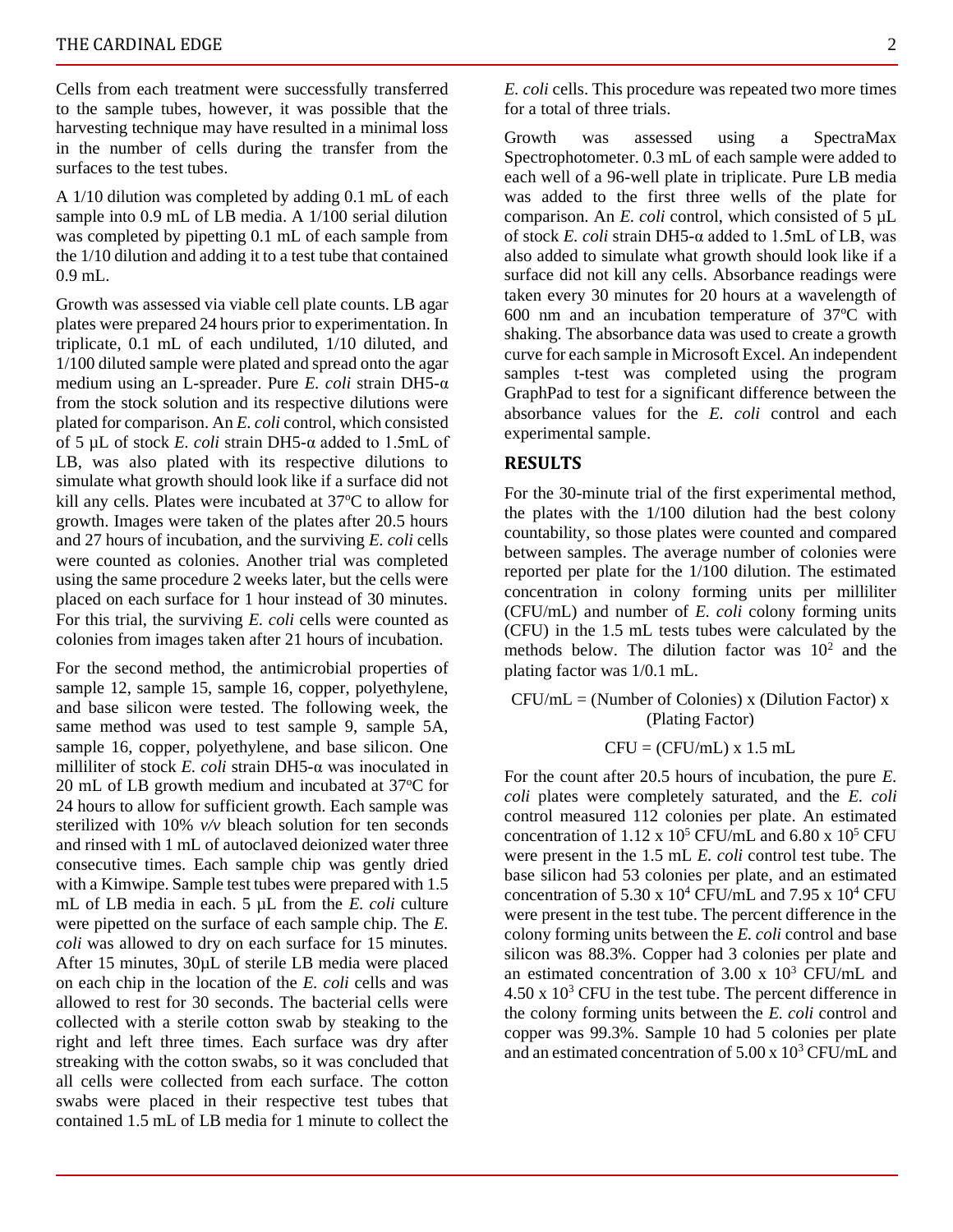| Sample              | Colonies per | Concentration in     | CFU in 1.5 mL        | Percent         |
|---------------------|--------------|----------------------|----------------------|-----------------|
|                     | Plate        | 1.5 mL Tube          | Tube                 | Difference with |
|                     |              | (CFU/mL)             |                      | E. coli Control |
| E. coli Control     | 112          | $1.12 \times 10^{5}$ | $6.80 \times 10^{5}$ | $- -$           |
| <b>Base Silicon</b> | 53           | $5.30 \times 10^{4}$ | $7.95 \times 10^{4}$ | 88.3%           |
| Copper              | 3            | $3.00 \times 10^{3}$ | $4.50 \times 10^{3}$ | 99.3%           |
| 10                  |              | $5.00 \times 10^{3}$ | $7.50 \times 10^{3}$ | 98.9%           |
| 11                  |              | $1.00 \times 10^3$   | $1.50 \times 10^{3}$ | 99.8%           |
| Polyethylene        | 6            | $6.00 \times 10^{3}$ | $9.00 \times 10^{3}$ | 98.7%           |

Table 1. E. coli Growth on Plates After 27 Hours for the 1/100 Dilution. The data for the number of colonies per plate, the estimated concentration and colony forming units in the 1.5 mL solution before plating, and percent difference with the E. coli control are displayed in this table for the 20.5hour collection. hour collection.



**Figure 1.** *Number of Colonies After 20.5 Hours for the 1/100 Dilution.* The number of colonies per plate for the 1/100 dilution after 20.5 hours of incubation are compared for base silicon, polyethylene, copper, sample 10, and sample 11. The E. coli control was excluded for scaling purposes.

7.50 x  $10<sup>3</sup>$  CFU in the test tube. The percent difference in the colony forming units between the *E. coli* control and sample 10 was 98.9%. Sample 11 measured 1 colony per plate and had an estimated concentration of  $1.00 \times 10^3$ CFU/mL and  $1.50 \times 10^3$  CFU in the test tube. The percent difference in the colony forming units between the *E. coli* control and sample 11 was 99.8%. Polyethylene measured 6 colonies per plate and had an estimated concentration of 6.00 x  $10^3$  CFU/mL and 9.00 x  $10^3$  CFU in the test tube. The percent difference in the colony forming units between the *E. coli* control and polyethylene was 98.7%. These results are depicted in Figure 1 and Table 1.

For the count after 27 hours of incubation, the pure *E. coli* samples were saturated, and the *E. coli* control measured 1813 colonies per plate. An estimated concentration of 1.81 x  $10^6$  CFU/mL and 2.72 x  $10^6$  CFU were present in the 1.5 mL *E. coli* control test tube. Copper had 1 colony per plate, and an estimated concentration of  $1.00 \times 10^3$  CFU/mL and  $1.50 \times 10^3$  CFU were present in the test tube. The percent difference in the colony forming units between the *E. coli* control and copper was 99.9%. Sample 10 had 44 colonies per plate and an estimated concentration of  $4.40 \times 10^4$  CFU/mL and  $6.60 \times 10^4$  CFU in the test tube. The percent difference in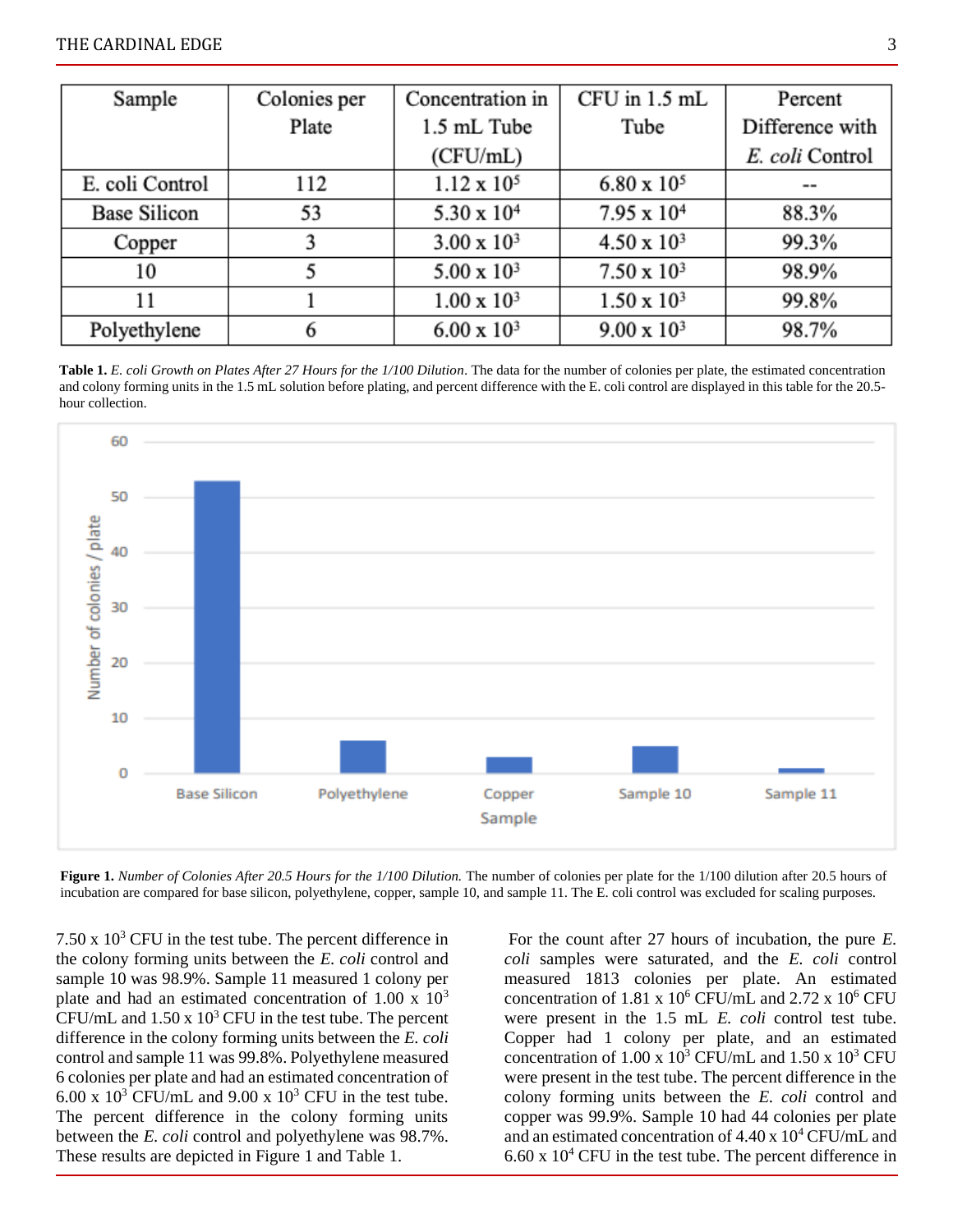| Sample              | Colonies per | Concentration in     | CFU in 1.5 mL        | Percent         |
|---------------------|--------------|----------------------|----------------------|-----------------|
|                     | Plate        | 1.5 mL Tube          | Tube                 |                 |
|                     |              | (CFU/mL)             |                      | E. coli Control |
| E. coli Control     | 1813         | $1.81 \times 10^{6}$ | $2.72 \times 10^6$   | $= -$           |
| <b>Base Silicon</b> | 73           | $7.30 \times 10^{4}$ | $1.10 \times 10^{5}$ | 96.0%           |
| Copper              |              | $1.00 \times 10^3$   | $1.50 \times 10^{3}$ | 99.9%           |
| 10                  | 44           | $4.40 \times 10^{4}$ | $6.60 \times 10^{4}$ | 97.6%           |
| 11                  | 52           | $5.20 \times 10^{4}$ | $7.80 \times 10^4$   | 97.1%           |
| Polyethylene        | 184          | $1.84 \times 10^{5}$ | $2.76 \times 10^{5}$ | 89.9%           |

**Table 2.** *E. coli Growth on Plates After 27 Hours for the 1/100 Dilution*. The data for the number of colonies per plate, the estimated concentration and colony forming units in the 1.5 mL solution before plating, and percent difference with the E. coli control are displayed in this table for the 27 hour collection.



**Figure 2.** *Number of Colonies After 27 Hours for the 1/100 Dilution.* The number of colonies per plate for the 1/100 dilution after 27 hours of incubation for copper, sample 10, sample 11, polyethylene, and base silicon are compared in this figure. The E. coli control was excluded for scaling purposes.

the colony forming units between the *E. coli* control and sample 10 was 97.6%. Sample 11 had 52 colonies per plate and an estimated concentration of 5.2 x 10<sup>4</sup> CFU/mL and  $7.80 \times 10^4$  CFU in the test tube. The percent difference in the colony forming units between the *E. coli* control and sample 11 was 97.1%. Base silicon measured 73 colony per plate and had an estimated concentration of 7.30 x  $10^4$  CFU/mL and 1.10 x  $10^5$  CFU in the test tube. The percent difference in the colony forming units between the *E. coli* control and base silicon was 96.0%. Polyethylene measured 184 colonies per plate and had an estimated concentration of  $1.84 \times 10^5$  CFU/mL and 2.76

 $x$  10<sup>5</sup> CFU in the test tube. The percent difference in the colony forming units between the *E. coli* control and polyethylene was 89.9%. These results are depicted in Figure 2 and Table 2.

For the 1-hour trial, the plates with the 1/100 dilution had the best colony countability, so those plates were counted and compared between samples after 21 hours of incubation. Some plates showed a small amount of contamination on the edge of the plate, so the average number of colonies were reported per plate for the 1/100 dilution. The pure *E. coli* samples were completely saturated, and the *E. coli* control measured 1,603 colonies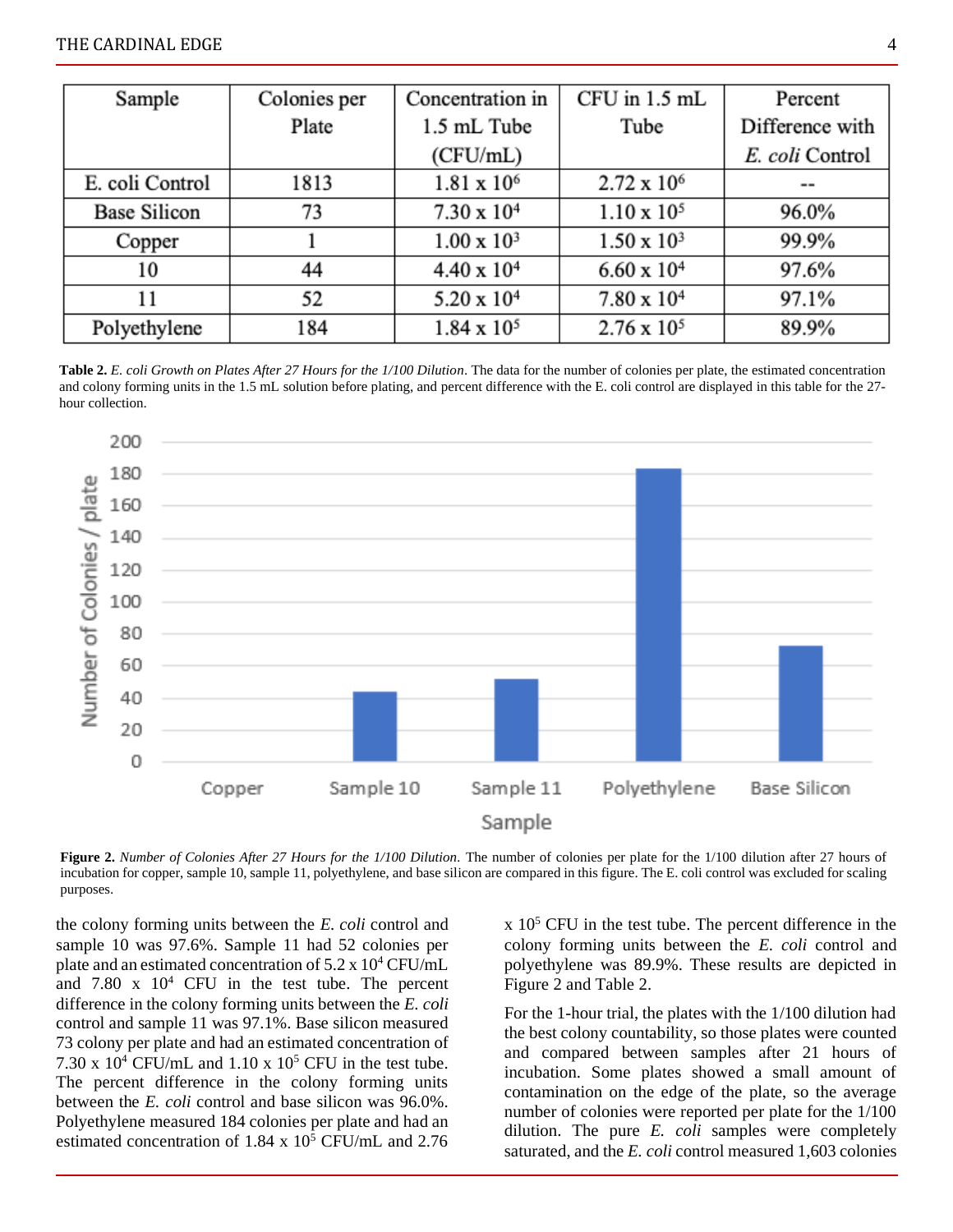| Sample              | Colonies per | CFU in 1.5 mL<br>Concentration in |                      | Percent         |
|---------------------|--------------|-----------------------------------|----------------------|-----------------|
|                     | Plate        | 1.5 mL Tube                       | Tube                 | Difference with |
|                     |              | (CFU/mL)                          |                      | E. coli Control |
| E. coli Control     | 1603         | $1.60 \times 10^6$                | $2.40 \times 10^6$   | $- -$           |
| <b>Base Silicon</b> | 59           | $5.90 \times 10^{4}$              | $8.85 \times 10^{4}$ | 96.3%           |
| Copper              |              | $7.00 \times 10^3$                | $1.10 \times 10^{4}$ | 99.5%           |
| 10                  | 46           | $4.60 \times 10^{4}$              | $6.90 \times 10^{4}$ | 97.1%           |
| 11                  | 30           | $3.00 \times 10^{4}$              | $4.50 \times 10^{4}$ | 98.1%           |
| Polyethylene        | 58           | $5.80 \times 10^{4}$              | $8.70 \times 10^{4}$ | 96.3%           |

**Table 3.** *E. coli Growth on Plates After 21 Hours for the 1/100 Dilution*. The data for the number of colonies per plate, the estimated concentration and colony forming units in the 1.5 mL solution before plating, and percent difference with the E. coli control are displayed in this table for the 21 hour collection.



**Figure 3.** *Number of Colonies After 21 Hours for the 1/100 Dilution*. The number of colonies per plate for the 1/100 dilution after 21 hours of incubation are compared for copper, sample 10, sample 11, base silicon, and polyethylene. The E. coli control was excluded for scaling purposes.

per plate. An estimated concentration of  $1.60 \times 10^6$ CFU/mL and  $2.40 \times 10^6$  CFU were present in the 1.5 mL *E. coli* control test tube. Copper had 7 colonies per plate, and an estimated concentration of  $7.00 \times 10^3$  CFU/mL and  $1.10 \times 10^4$  CFU were present in the test tube. The percent difference in the colony forming units between the *E. coli* control and copper was 99.5%. Sample 10 had 46 colonies per plate and an estimated concentration of 4.46 x 10<sup>4</sup> CFU/mL and  $6.90 \times 10^4$  CFU in the test tube. The percent difference in the colony forming units between the *E. coli* control and sample 10 was 97.1%. Sample 11 had 30 colonies per plate and an estimated concentration of 3.00 x  $10^4$  CFU/mL and  $4.50$  x  $10^4$  CFU in the test tube. The

percent difference in the colony forming units between the *E. coli* control and sample 11 was 98.1%. Base silicon measured 59 colony per plate and had an estimated concentration of 5.90 x  $10^4$  CFU/mL and 8.85 x  $10^4$  CFU in the test tube. The percent difference in the colony forming units between the *E. coli* control and base silicon was 96.3%. Polyethylene measured 58 colonies per plate and had an estimated concentration of 5.80 x 10<sup>4</sup> CFU/mL and  $8.70 \times 10^4$  CFU in the test tube. The percent difference in the colony forming units between the *E. coli* control and polyethylene was 96.3%. These results are displayed in Figure 3 and Table 3.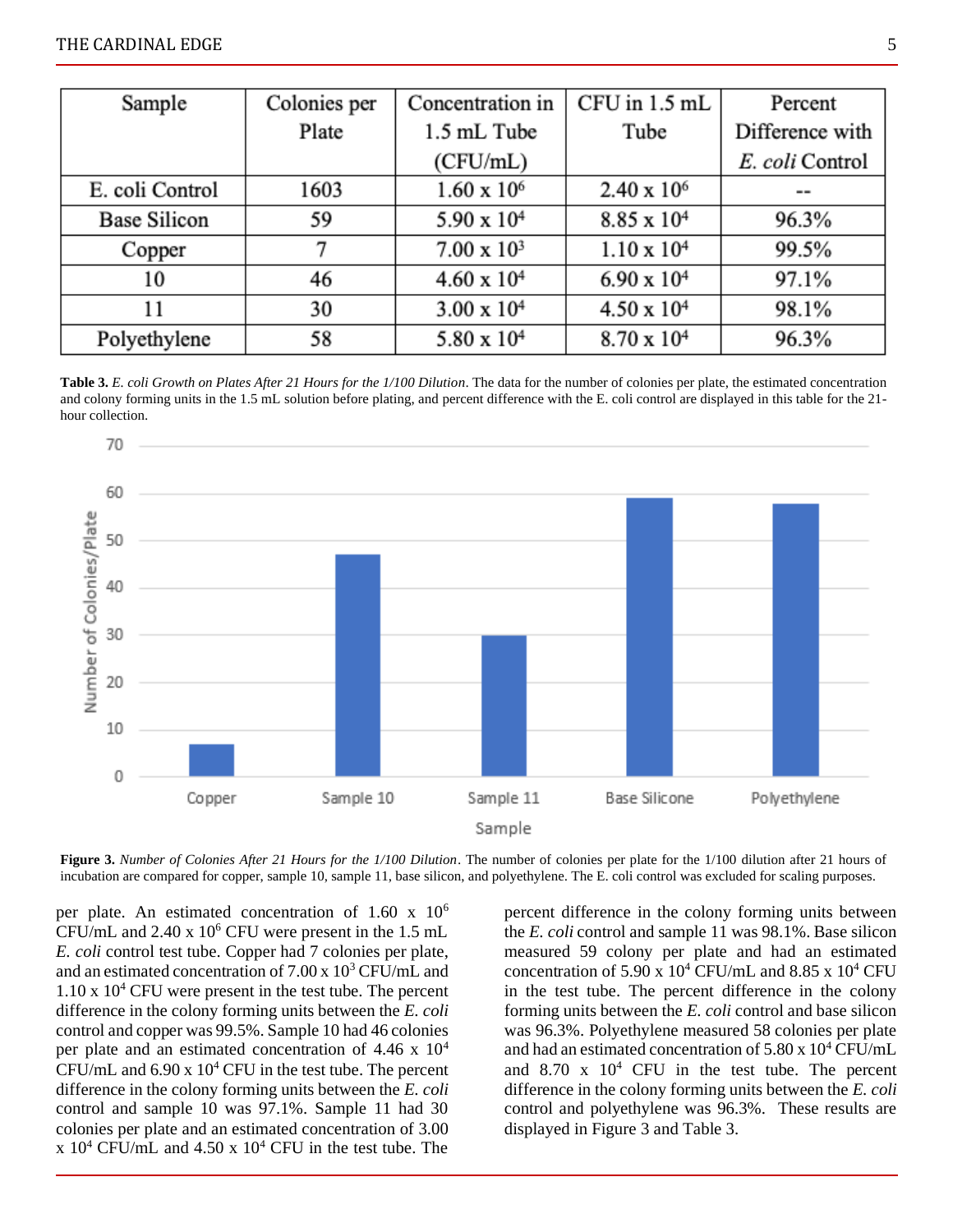

**Figure 4.** *E. coli Growth Curve*. The E. coli growth curves for the E. coli control, sample 12, sample 15, sample 16, base silicon, copper, and polyethylene are displayed in the figure. Error bars represent the standard deviation at each hour.

| Sample          | Absorbance 8 | SD      | t-Test Value | P Value  |
|-----------------|--------------|---------|--------------|----------|
|                 | hours        | 8 Hours |              |          |
| E. coli control | 0.590        | 0.045   | --           | --       |
|                 |              |         |              |          |
| 12              | 0.096        | 0.072   | 10.0774      | p < 0.05 |
| 15              | 0.082        | 0.041   | 14.4535      | p < 0.05 |
| 16              | 0.037        | 0.022   | 19.1221      | p < 0.05 |
| Base silicon    | 0.062        | 0.055   | 12.8691      | p < 0.05 |
| Copper          | $-0.001$     | 0.001   | 22.7420      | p < 0.05 |
| Polyethylene    | 0.084        | 0.043   | 14.0809      | p < 0.05 |

**Table 4.** *Absorbance Data for E. coli After 8 Hours.* The absorbance values with respective standard deviations, t-test values, and p values at 8 hours for the E. coli control, sample 12, sample 15, sample 16, base silicon, copper, and polyethylene are displayed in this table.

For the second experimental method, the growth curves for *E. coli* on sample 12, sample 15, sample 16, copper, polyethylene, and base silicon are displayed in Figure 4. The growth curves do not differentiate until hour 8. At hour 8, the *E. coli* control had an average absorbance value among the three trials of  $0.590$  (*SD* = 0.045). Sample 12 had an average absorbance of 0.096 (*SD* = 0.072), and this value was significantly different from the *E. coli* control (t(4) = 10.0774,  $p < 0.05$ ). Sample 15 had an average value of  $0.082$  (*SD* = 0.041), and this value was significantly different from the *E. coli* control  $(t(4) =$ 14.4535,  $p < 0.05$ ). Sample 16 had an average of 0.037  $(SD = 0.022)$ , and this value was significantly different from the *E. coli* control (t(4) = 19.1221,  $p < 0.05$ ). Base silicon had an average absorbance value of  $0.062$  (*SD* = 0.055), and this value was significantly different from the *E. coli* control (t(4) = 12.8691,  $p < 0.05$ ). Copper had an average value of  $-0.001$  (*SD* = 0.001), and this value was significantly different from the *E. coli* control  $(t(4) =$ 22.742,  $p < 0.05$ ). Polyethylene had an average of 0.084  $(SD = 0.043)$ , and this value was also significantly different from the *E. coli* control (t(4) = 14.0809, p < 0.05). These data are summarized in Table 4.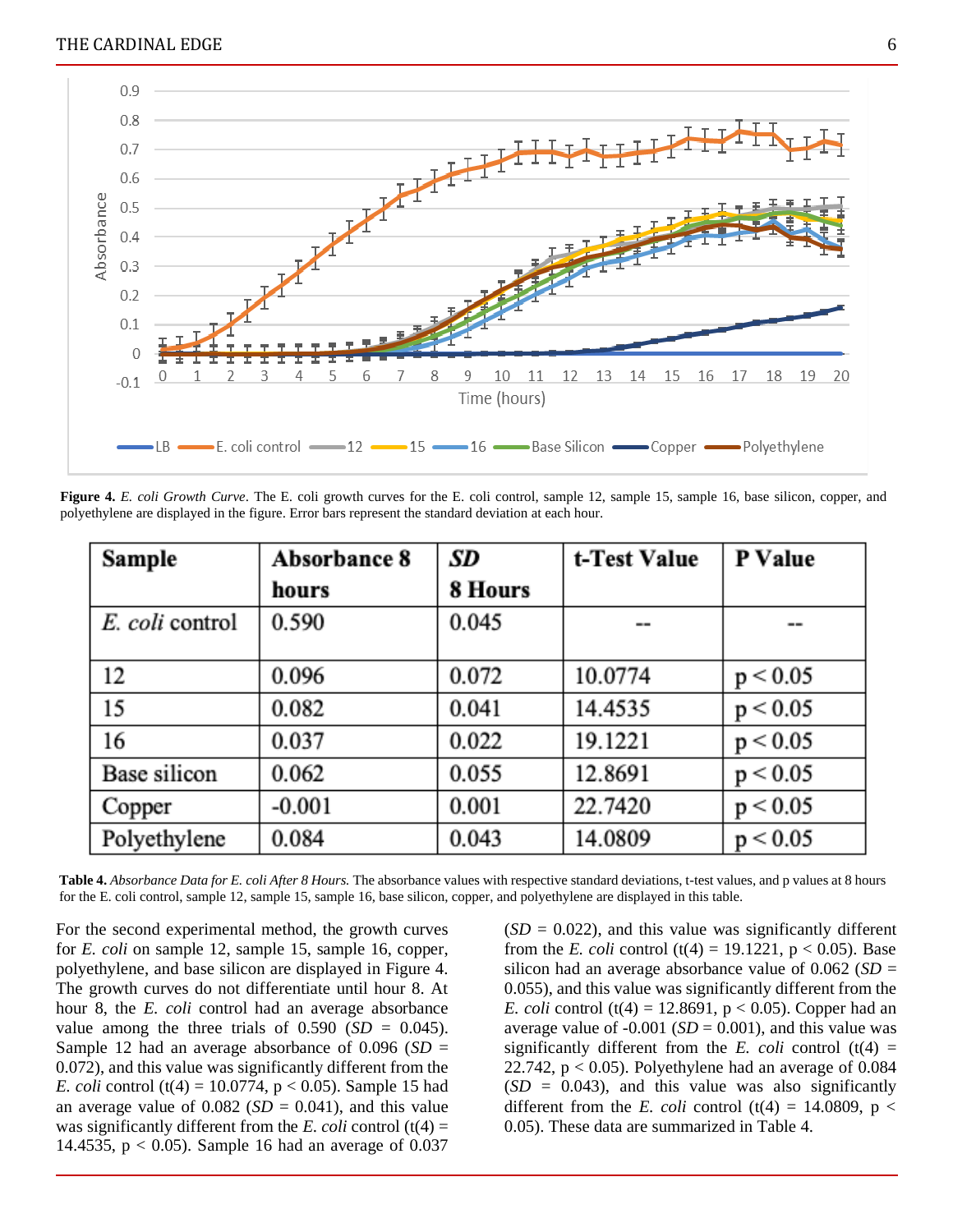| Sample          | Absorbance 11 | SD       | <b>T-Test</b> | P-Value  |
|-----------------|---------------|----------|---------------|----------|
|                 | hours         | 11 Hours | Value         |          |
| E. coli control | 0.692         | 0.101    | $- -$         | --       |
| 12              | 0.290         | 0.144    | 3.9587        | p < 0.05 |
| 15              | 0.277         | 0.068    | 5.9035        | p < 0.05 |
| 16              | 0.205         | 0.052    | 7.4252        | p < 0.05 |
| Base silicon    | 0.233         | 0.134    | 4.7378        | p < 0.05 |
| Copper          | 0.001         | 0.002    | 11.8476       | p < 0.05 |
| Polyethylene    | 0.274         | 0.087    | 5.4312        | p < 0.05 |

**Table 5.** *Absorbance Data for E. coli After 11 Hours.* The absorbance values with respective standard deviations, t-test values, and p values at 11 hours for the E. coli control, sample 12, sample 15, sample 16, base silicon, copper, and polyethylene are displayed in this table.

| Sample          | <b>Absorbance 15</b> | SD       | <b>T-Test</b>                | P Value  |
|-----------------|----------------------|----------|------------------------------|----------|
|                 | hours                | 15 Hours | Value                        |          |
| E. coli control | 0.712                | 0.133    | $\qquad \qquad \blacksquare$ | --       |
| 12              | 0.410                | 0.118    | 2.9419                       | p < 0.05 |
| 15              | 0.434                | 0.085    | 3.0506                       | p < 0.05 |
| 16              | 0.370                | 0.023    | 4.3887                       | p < 0.05 |
| Base silicon    | 0.406                | 0.131    | 2.8391                       | p < 0.05 |
| Copper          | 0.053                | 0.088    | 7.1573                       | p < 0.05 |
| Polyethylene    | 0.403                | 0.049    | 3.7760                       | p < 0.05 |

**Table 6.** *Absorbance Data for E. coli After 15 Hours.* The absorbance values with respective standard deviations, t-test values, and p values at 15 hours for the E. coli control, sample 12, sample 15, sample 16, base silicon, copper, and polyethylene are displayed in this table.

At hour 11, the *E. coli* control had an average absorbance value among the three trials of  $0.692$  (*SD* = 0.101). Sample 12 had an average absorbance of 0.290 (*SD* = 0.144), and this value was significantly different from the *E. coli* control (t(4) = 3.9587, p < 0.05). Sample 15 had an average value of  $0.277$  (*SD* = 0.068), and this difference with the *E. coli* control was significant (t(4) = 5.9035, p < 0.05). Sample 16 had an average of 0.205 (*SD* = 0.052), and this difference with the *E. coli* control was significant  $(t(4) = 7.4252, p < 0.05)$ . Base silicon had an average absorbance value of  $0.233$  (*SD* = 0.134), and this difference with the *E. coli* control was significant  $(t(4) =$ 4.7378,  $p < 0.05$ ). Copper had an average value of  $0.001$  $(SD = 0.002)$ , and this difference with the *E. coli* control was significant (t(4) = 11.8476,  $p < 0.05$ ). Polyethylene had an average of  $0.274$  (*SD* = 0.087), and this difference with the *E. coli* control was significant (t(4) = 5.4312, p < 0.05). These data are summarized in Table 5.

At hour 15, the *E. coli* control had an average absorbance value among the three trials of  $0.712$  (*SD* = 0.133). Sample 12 had an average absorbance of 0.410 (*SD* = 0.118), and this value was significantly different from the *E. coli* control (t(4) = 2.9419,  $p < 0.05$ ). Sample 15 had an average value of  $0.434$  (*SD* = 0.085), and this value was significantly different from the *E. coli* control  $(t(4) =$ 3.0506, p < 0.05). Sample 16 had an average of 0.370 (*SD*  $= 0.023$ ), and this value was significant (t(4)  $= 4.3887$ , p < 0.05). Base silicon had an average absorbance value of 0.406 ( $SD = 0.131$ ), and this value was significant (t(4) = 2.8391,  $p < 0.05$ ). Copper had an average value of 0.053  $(SD = 0.088)$ , and this value was significant  $(t(4) =$ 7.1573,  $p < 0.05$ ). Polyethylene had an average of 0.403  $(SD = 0.049)$ , and this value was significant (t(4) = 3.776, p < 0.05). These data are summarized in Table 6.

The growth curves for *E. coli* on sample 5A, sample 9, sample 16, copper, polyethylene, and base silicon are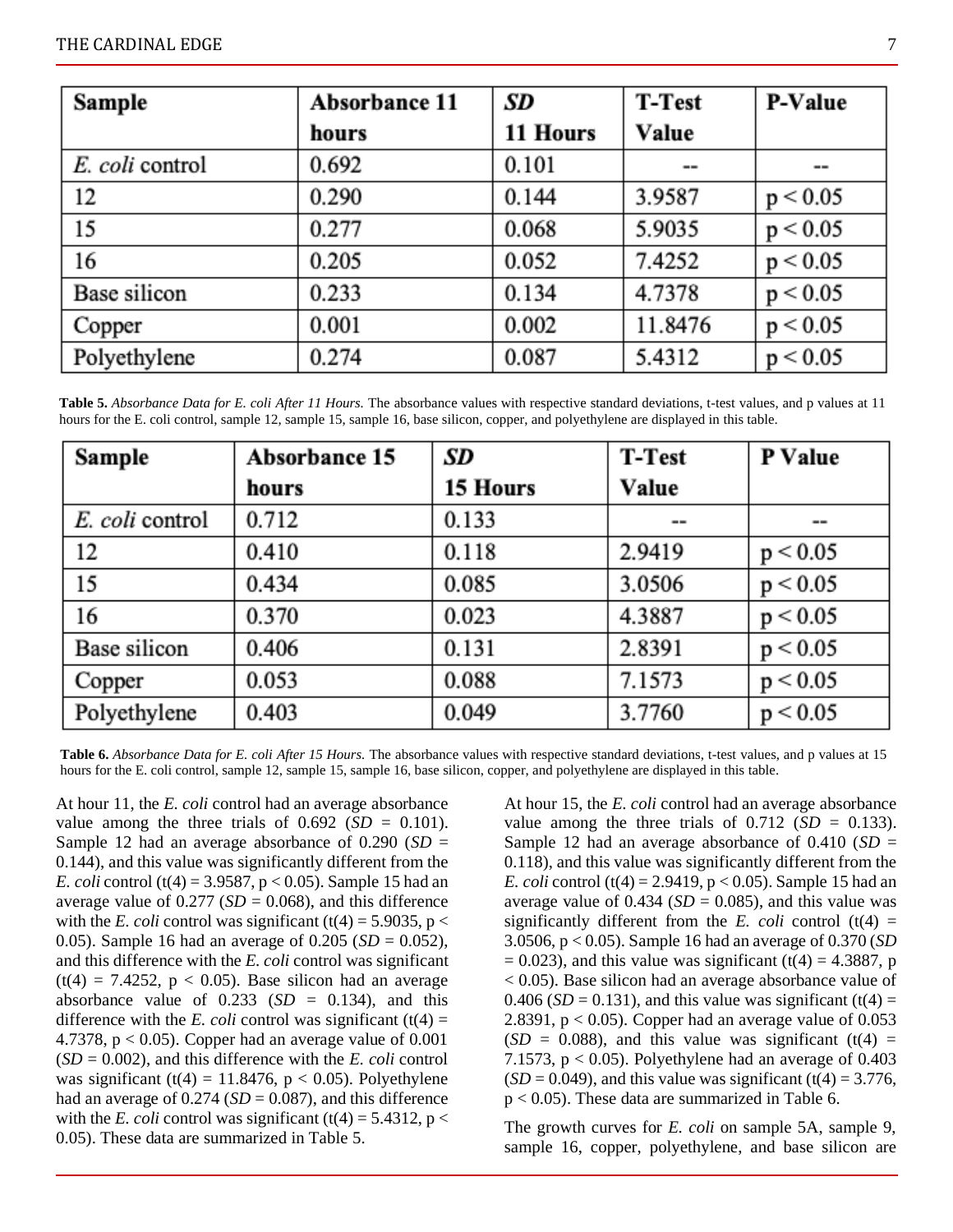

**Figure 5.** *E. coli Growth Curve.* The E. coli growth curve for E. coli control, sample 5A, sample 9, sample 16, base silicon, copper, and polyethylene are displayed in this figure. The error bars represent standard deviation at each hour.

| Sample          | <b>Absorbance 8 hours</b> | SD      | <b>T-test</b> | P value  |
|-----------------|---------------------------|---------|---------------|----------|
|                 |                           | 8 Hours | Value         |          |
| E. coli control | 0.473                     | 0.057   | --            | --       |
| 5A              | 0.077                     | 0.070   | 7.5981        | p < 0.05 |
| 9               | 0.012                     | 0.010   | 13.7976       | p < 0.05 |
| 16              | 0.019                     | 0.013   | 13.4503       | p < 0.05 |
| Base silicon    | 0.017                     | 0.004   | 13.8224       | p < 0.05 |
| Copper          | $-0.001$                  | 0.003   | 14.3835       | p < 0.05 |
| Polyethylene    | 0.042                     | 0.033   | 11.3343       | p < 0.05 |

**Table 7.** *Absorbance Data for E. coli Growth at 8 Hours.* The absorbance values with respective standard deviations, t-test values, and p values at 8 hours for the E. coli control, sample 5A, sample 9, sample 16, base silicon, copper, and polyethylene are displayed in this figure.

shown in Figure 5. Again, clear differentiation between growth curves cannot be observed until hour 8. At hour 8, the *E. coli* control had an average absorbance value among the three trials of  $0.473$  (*SD* = 0.057). Sample 5A had an average absorbance of  $0.077$  (*SD* = 0.070), and this was significantly different from the *E. coli* control  $(t(4) =$ 7.5981, p < 0.05). Sample 9 had an average absorbance of  $0.012$  (*SD* = 0.010), and this value was significantly different from the *E. coli* control (t(4) = 13.7976, p <

0.05). Sample 16 had an average of 0.019 ( $SD = 0.013$ ), and this value compared with the *E. coli* control was significant (t(4) = 13.4503,  $p < 0.05$ ). Copper had an average value of  $-0.001$  (*SD* = 0.003), and this value was significantly different from the E. coli control  $(t(4) =$ 14.3835, p < 0.05). Polyethylene had an average value of  $0.042$  (*SD* = 0.033), and this value was significantly different from the E. coli control  $(t(4) = 11.3343, p < 0.05$ . Base silicon had an average value of  $0.017$  (*SD* = 0.004),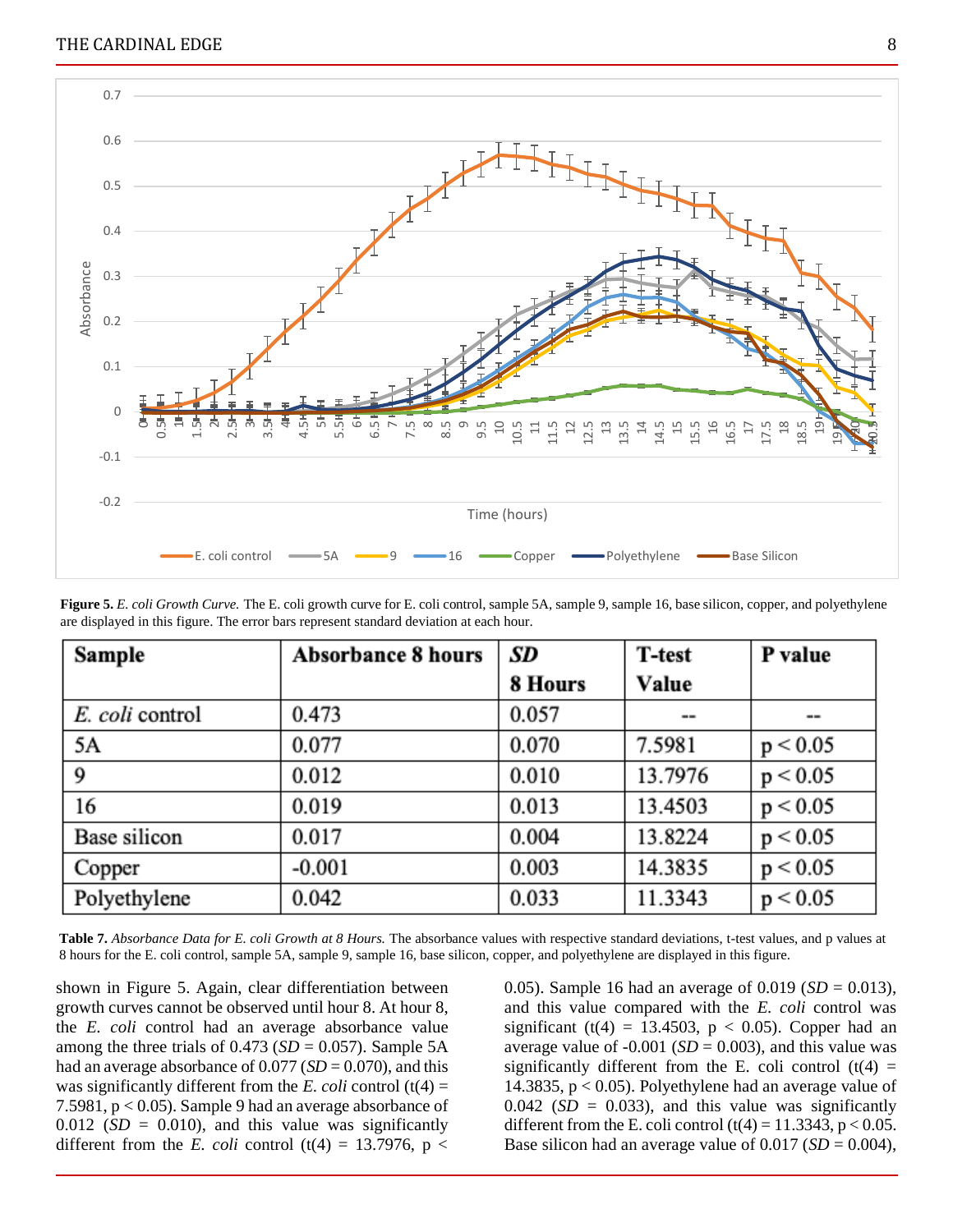| Sample          | Absorbance 11 | SD       | <b>T-test Value</b> | P Value  |
|-----------------|---------------|----------|---------------------|----------|
|                 | hours         | 11 Hours |                     |          |
| E. coli control | 0.562         | 0.091    | $= -$               | $=$ $-$  |
| 5Α              | 0.233         | 0.084    | 4.6014              | p < 0.05 |
| 9               | 0.118         | 0.038    | 7.7983              | p < 0.05 |
| 16              | 0.144         | 0.051    | 6.9404              | p < 0.05 |
| Base silicon    | 0.134         | 0.026    | 7.8329              | p < 0.05 |
| Copper          | 0.030         | 0.040    | 9.2698              | p < 0.05 |
| Polyethylene    | 0.210         | 0.117    | 4.1133              | p < 0.05 |

**Table 8.** *Absorbance Data for E. coli Growth at 11 Hours.* The absorbance values with respective standard deviations, t-test values, and p values at 11 hours for the E. coli control, sample 5A, sample 9, sample 16, base silicon, copper, and polyethylene are displayed in this figure.

| Sample          | Absorbance | SD       | <b>T-Test Value</b> | P Value  |
|-----------------|------------|----------|---------------------|----------|
|                 | 15 hours   | 15 Hours |                     |          |
| E. coli control | 0.473      | 0.073    | --                  | $= -$    |
| 5A              | 0.275      | 0.065    | 3.5086              | p < 0.05 |
| 9               | 0.212      | 0.032    | 5.6170              | p < 0.05 |
| 16              | 0.243      | 0.068    | 3.9931              | p < 0.05 |
| Base silicon    | 0.213      | 0.058    | 4.8300              | p < 0.05 |
| Copper          | 0.049      | 0.084    | 6.5990              | p < 0.05 |
| Polyethylene    | 0.337      | 0.197    | 1.1212              | p > 0.05 |

**Table 9.** *Absorbance Data for E. coli Growth at 15 Hours.* The absorbance values with respective standard deviations, t-test values, and p values at 15 hours for the E. coli control, sample 5A, sample 9, sample 16, base silicon, copper, and polyethylene are displayed in this figure.

and this value was also significantly different  $(t(4) =$ 13.8224,  $p < 0.05$ ). These data are summarized in Table 7.

At hour 11, the *E. coli* control had an average absorbance value among the three trials of  $0.562$  (*SD* = 0.091). Sample 5A had an average absorbance of 0.233 (*SD* = 0.084), and this was significantly different from the *E. coli* control (t(4) = 4.6014,  $p < 0.05$ ). Sample 9 had an average absorbance of  $0.118$  ( $SD = 0.038$ ), and this value was significantly different from the *E. coli* control  $(t(4) =$ 7.7983, p < 0.05). Sample 16 had an average of 0.144 (*SD* = 0.051), and this value compared with the *E. coli* control was significant (t(4) = 6.9404,  $p < 0.05$ ). Copper had an average value of  $0.030$  (*SD* =  $0.040$ ), and this value was significantly different from the E. coli control  $(t(4) =$ 9.2698,  $p < 0.05$ ). Polyethylene had an average value of  $0.210$  (*SD* = 0.117), and this value was significantly different from the E. coli control  $(t(4) = 4.1133, p < 0.05)$ . Base silicon had an average value of  $0.134$  (*SD* = 0.026), and this value was also significantly different  $(t(4) =$ 7.8329,  $p < 0.05$ ). These data are summarized in Table 8.

At hour 15, the *E. coli* control had an average absorbance value among the three trials of  $0.473$  (*SD* = 0.073). Sample 5A had an average absorbance of 0.275 (*SD* = 0.065), and this was significantly different from the *E. coli* control (t(4) = 3.5086,  $p < 0.05$ ). Sample 9 had an average absorbance of  $0.212$  (*SD* = 0.032), and this value was significantly different from the *E. coli* control  $(t(4) =$ 5.617, p < 0.05). Sample 16 had an average of 0.243 (*SD* = 0.068), and this value compared with the *E. coli* control was significant (t(4) = 3.9931,  $p < 0.05$ ). Copper had an average value of  $0.049$  (*SD* = 0.084), and this value was significantly different from the E. coli control  $(t(4) =$ 6.599,  $p < 0.05$ ). Polyethylene had an average value of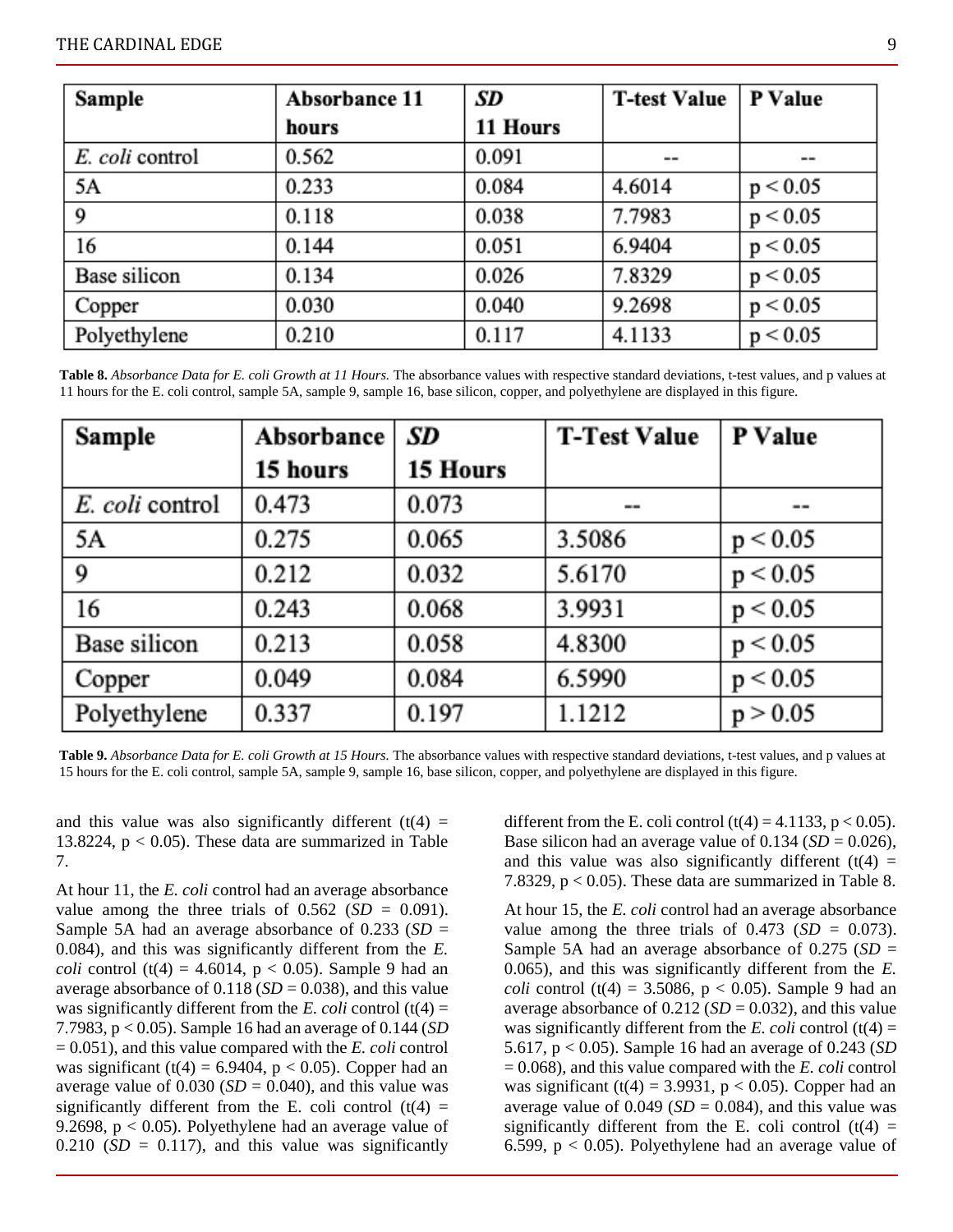$0.337$  (*SD* = 0.197), and this value was not significantly different from the E. coli control  $(t(4) = 1.1212, p > 0.05$ . Base silicon had an average value of  $0.213$  (*SD* = 0.058), and this value was significantly different (t(4) = 4.83, p < 0.05). These data are summarized in Table 9.

#### **DISCUSSION**

For the 30-minute trial of the first experimental procedure, all samples showed reduced growth compared to the *E. coli* control after 20.5 hours of incubation on plates. All samples also had a relatively large percent difference when compared to the *E. coli* control. Samples 10 and 11 had a similar number of colonies compared to copper, which demonstrated that some antimicrobial properties are present in those samples. These results are consistent with a study conducted by Dunseath et al., which concluded black diamond nanostructures significantly reduced the number of viable *E.coli* cells on the fabricated surface (Dunseath et al., 2019). The base silicon and polyethylene samples had the smallest percent difference values when compared to the *E. coli* control. These samples were not expected to have antimicrobial activity, but reduced growth was seen in both samples. This could have been caused by human experimental error involving the harvesting of the cells. It was possible that every cell was not transferred from the samples to the test tubes, which would have reduced the number of cells counted on the plates after incubation. This potential problem may have caused the polyethylene and base silicon samples to appear to have reduced the growth of the *E. coli* when they actually did not. Another source of error could have been from the colony count estimations. There was a greater possibility of inaccurate counts for the high-colony number plates, and the zoomed-in images of the plates were slightly blurry, which could have led to an incorrect number of colonies counted.

After 27 hours of incubation on plates for the same trial, polyethylene and base silicon both had more colonies than copper, sample 10, and sample 11, and these results were expected. Both the polyethylene and base silicon samples had the two smallest percent difference values when compared to the *E. coli* control. Copper had the greatest percent difference, and samples 10 and 11 also had relatively large percent difference values. Samples 10 and 11 showed more growth than copper, but fewer colonies grew compared to the *E. coli* control. This demonstrated that some antimicrobial activity or growth inhibition was present in the experimental samples, but not to the extent of copper.

For the 1-hour trial, all samples showed reduced growth compared to the *E. coli* control after 21 hours of incubation on plates. The polyethylene and base silicon samples had more *E. coli* growth compared to copper, sample 10, and sample 11. Sample 11 showed less growth

compared to sample 10, but both samples had more colonies than copper. Again, the base silicon and polyethylene had the two smallest percent difference values, copper had the largest, and samples 10 and 11 also had a relatively large percent difference values when compared with the *E. coli* control. Samples 10 and 11 both showed reduced growth, but not to the same degree as copper. These results again represent some antimicrobial activity for the experimental samples, but this inhibition is not as strong as copper's.

For the second experimental method analyzed with spectrophotometry, a clear differentiation in growth curves can be seen for the samples beyond the 8-hour time point. This later differentiation demonstrated that the antimicrobial properties of the surfaces inhibited growth for approximately 8 hours. The effectiveness of each sample was compared through the differentiation of the growth curves. The *E. coli* control had the most rapid growth and highest absorbance values at all timepoints. The growth curves for sample 12, sample 15, sample 16, base silicon, and polyethylene were all clustered at similar absorbance readings between the *E. coli* control and copper for each timepoint. The growth curve for copper was lower than all samples at each timepoint. The average absorbance values for all samples at all measured time points were significantly different from the *E. coli* control. These results indicate antimicrobial activity or growth inhibition of sample 12, sample 15, sample 16, base silicon, and polyethylene. Base silicon and polyethylene were not expected to show reduced growth or to be significantly different from the *E. coli* control, so the harvesting method may have been a source of error. It was possible that when cells were harvested for growth analysis, all of the living cells were not collected, which would result in a smaller growth curve compared to the *E. coli* control.

When sample 5A, sample 9, sample 16, copper, polyethylene, and base silicon were tested with the second experimental method and analyzed with spectrophotometry, the *E. coli* control showed the most rapid growth curve and highest absorbance readings for all timepoints. Copper clearly showed the smallest growth curve, which was expected for the positive control. The absorbance reading for polyethylene at the 15-hour time point was significantly different from the *E. coli* control, which was also expected for negative control. Sample 5A, sample 9, sample 16, polyethylene, and base silicon all showed growth curves between the *E. coli* control and copper. Polyethylene and base silicon were not hypothesized to have antimicrobial activity, so the growth curves for these two samples should have been similar to the *E. coli* control, but they were instead closer to the curves of our experimental samples. The again indicates that errors may be present in the harvesting technique.